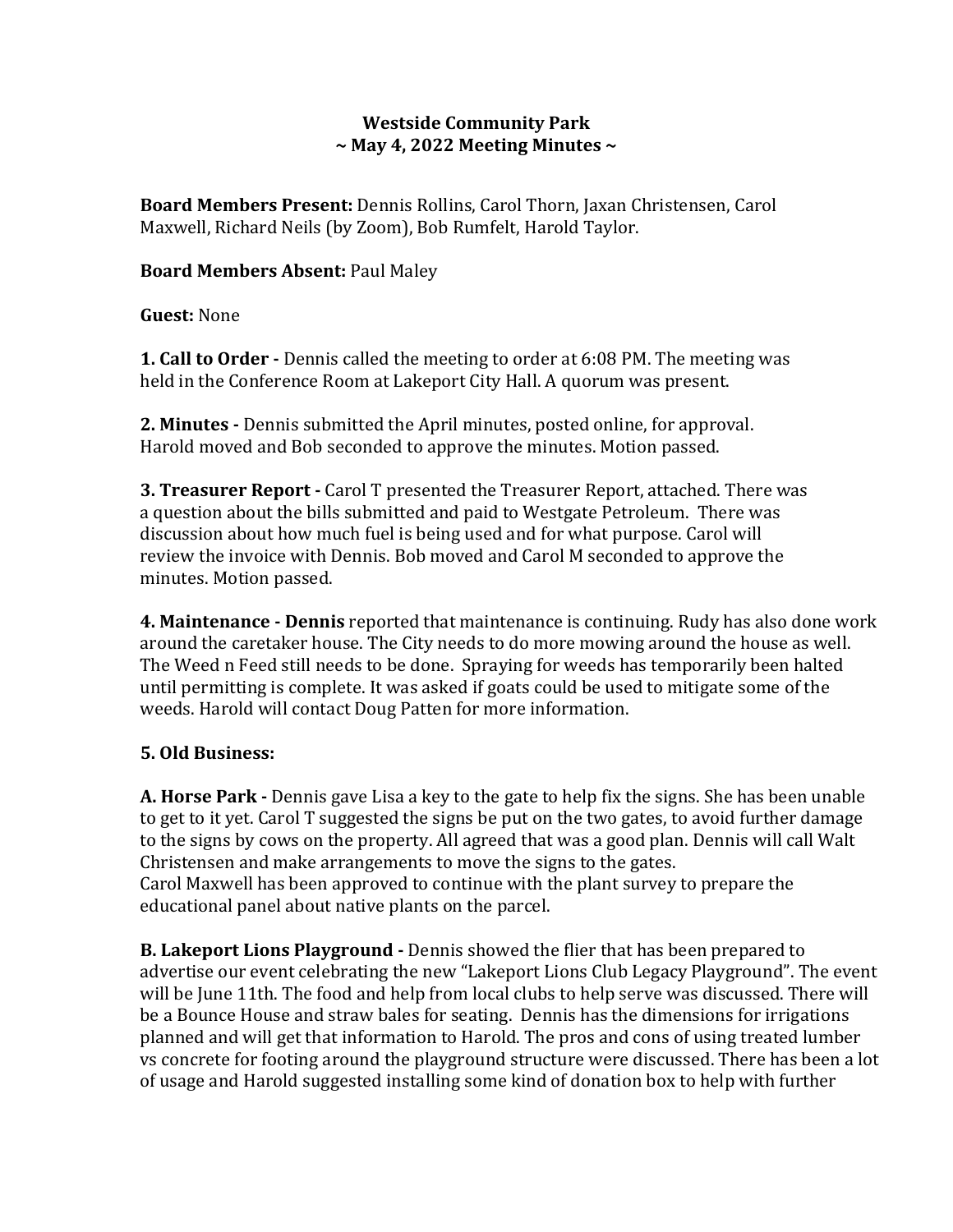landscaping. ABC Plumbing has not yet hooked up the plumbing to the drinking fountain but has indicated that they will.

**C. Futsal Pitch -** Mark was not present, he is having surgery. Ideas for fund raising were discussed. Mark is working to find out what total estimate of costs will be for the project. The Netflix documentary about Marla Ruzicka have been put on hold. Dennis suggested contacting national soccer organizations to help. We need other suggestions as well.

**D. Charlie Jolin Plaque -** The dedication ceremony of the plaque was discussed. It will coincide with the playground ceremony on June 11th. Bob said he has not been able to contact the City Manger about speaking that day, but Richard Knoll has agreed to give a short history of the park's beginning, all thanks to Charlie. Carol T asked if any family members might want to contribute. There was also a suggestion to have Charlie's Bronco on site at the ceremony. There was a request for someone to take pictures. Bob will ask Stacy Matina to speak and he will provide a PA system.

**E. Fundraiser to replace Grillin –** The subcommittee developed three possible ideas.

- A Celebrity Baseball game between the local police and fire departments held at the park, possibly this fall. Tickets would include a BBQ. Local Kiwanis or Lions can provide a beer and wine booth. Many good ideas were discussed.
- A Valentine's presentation to donors with appetizers, a slide show of accomplishments at the park and future plans. This would be held at the Soper-Reese.
- A concert or dinner at the park, tickets for \$20 to\$30. Battle of the Bands with music and food in the evening, in the fall of 2023. Carol M suggested a group of volunteers be developed.

# **6. New Business**

**A. Upcoming Board Vacancy -** Richard will be not seek reelection to the board at the end of his term in December. He has been a great help for several years and has now moved out of the area. He will be missed. Dennis will put out information to the Little League and soccer people that there is a position opening. He will also put a press release out. Bob suggested offering a shadow programs to high schoolers to get their input and help with events at the park.

#### **7. Other Items of Interest**

- Truncated domes have been paid for but not received. A call to the company revealed it was their problem, they apologized and the domes are now on their way.
- The Pump Track was discussed. Harold said there is evidence that weeding and other work is being done there and that the track is being used. The group said they would like to have an event out there and have a FB page.

#### **8. Around the Table -**

 Bob said the golf community has no interest in a driving range at the park. There was more discussion of other options in areas of the park. There are many areas that need